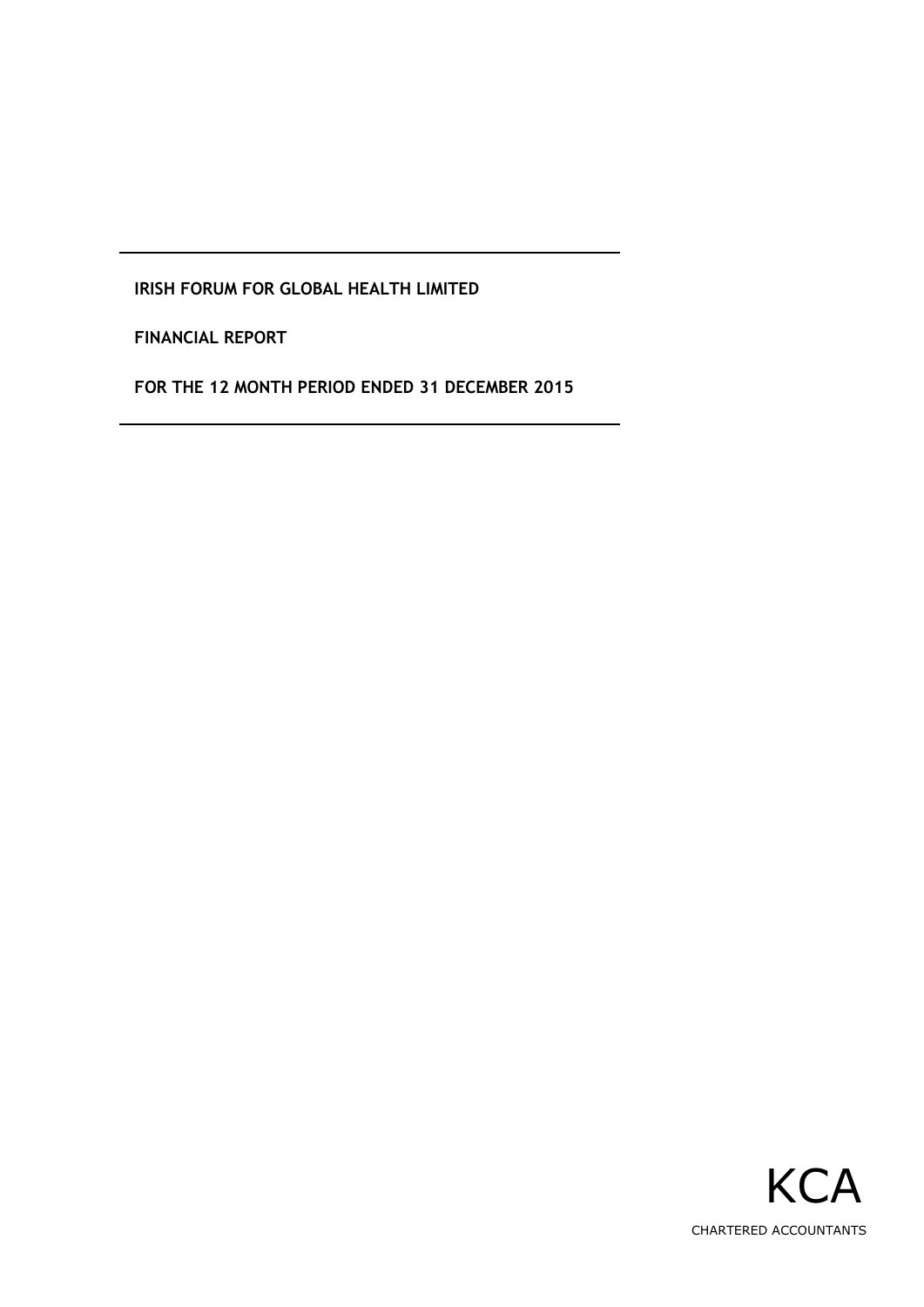## **FINANCIAL REPORT**

| <b>CONTENTS</b>                 | <b>PAGE</b>    |
|---------------------------------|----------------|
| <b>INCOME AND EXPENDITURE</b>   | $\mathbf{2}$   |
| <b>BALANCE SHEET</b>            | 3              |
| <b>CASH MOVEMENT</b>            | $\overline{4}$ |
| <b>ESTHER START UP GRANTS</b>   | 5              |
| <b>ESTHER EUROPEAN ALLIANCE</b> | 6              |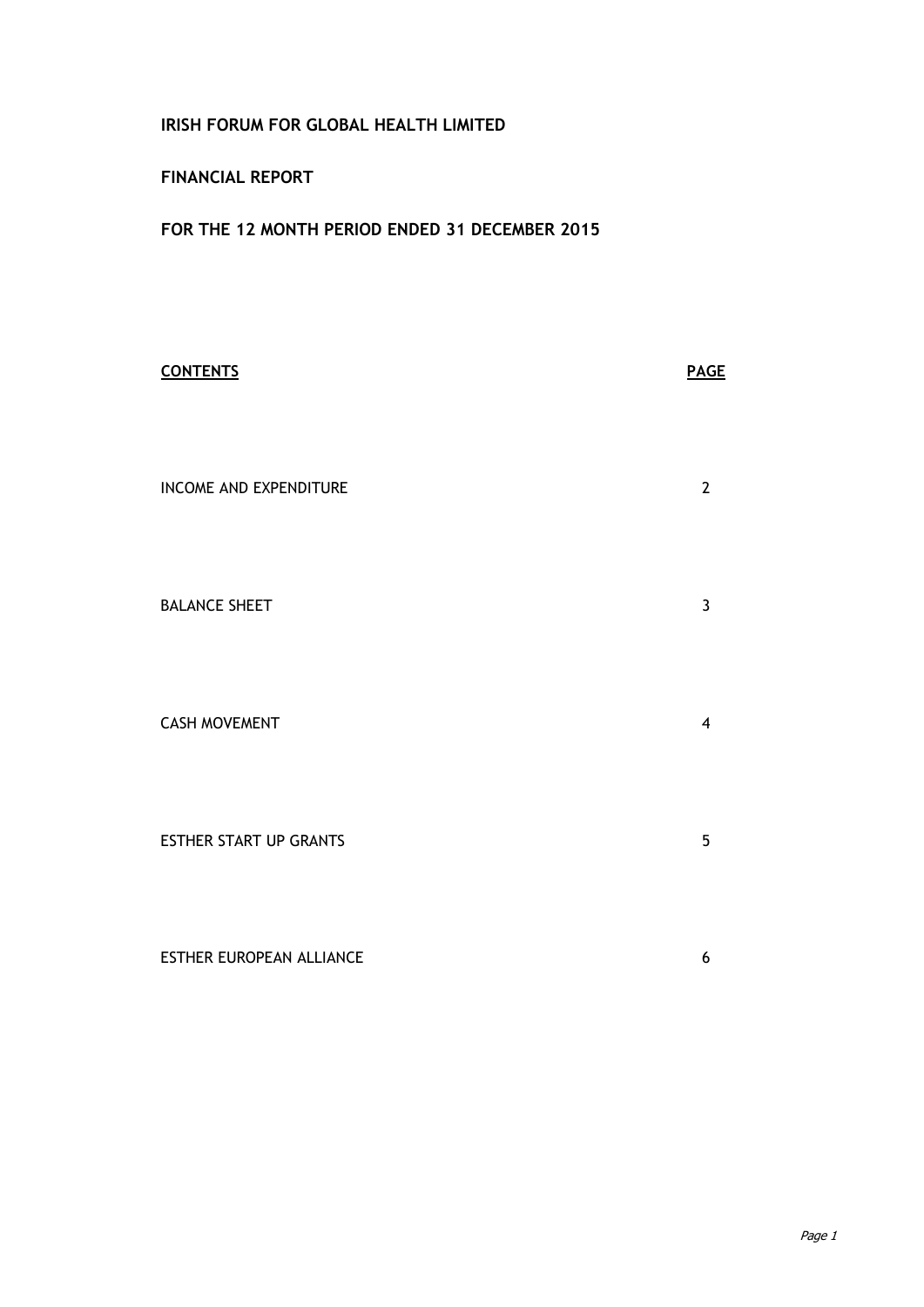## **INCOME AND EXPENDITURE ACCOUNTS**

|                                    | <b>IFGH</b> | <b>ESTHER</b> |
|------------------------------------|-------------|---------------|
|                                    | 31 Dec      | 31 Dec        |
|                                    | 2015        | 2015          |
|                                    | €           | €             |
| <b>INCOME</b>                      |             |               |
| Grants                             | 50,000      | 50,000        |
| Start-up grants                    |             | 50,000        |
| Secretariat                        |             | 10,000        |
| Friends of the forum               | 1,300       |               |
| <b>Esther France</b>               |             | 7,500         |
| Events                             | 9,546       |               |
|                                    | 60,846      | 117,500       |
| <b>EXPENDITURE</b>                 |             |               |
| <b>Staffing</b>                    | 38,554      | 38,554        |
| Administration                     | 1,351       | 261           |
| Conference costs                   | 5,864       |               |
| Computer costs                     | 516         | 7,051         |
| <b>Travel costs</b>                | 2,402       | 1,707         |
| Advertising                        |             | 1,250         |
| Consultancy fees                   | 1,500       | 600           |
| Accountancy                        | 6,408       |               |
| <b>Bank charges</b>                | 799         |               |
| General expenses                   | 5,835       | 5,835         |
| Start up grants                    |             | 23,130        |
|                                    |             |               |
|                                    | 63,228      | 78,387        |
| SURPLUS OF INCOME OVER EXPENDITURE | (2, 382)    | 39,113        |
|                                    |             |               |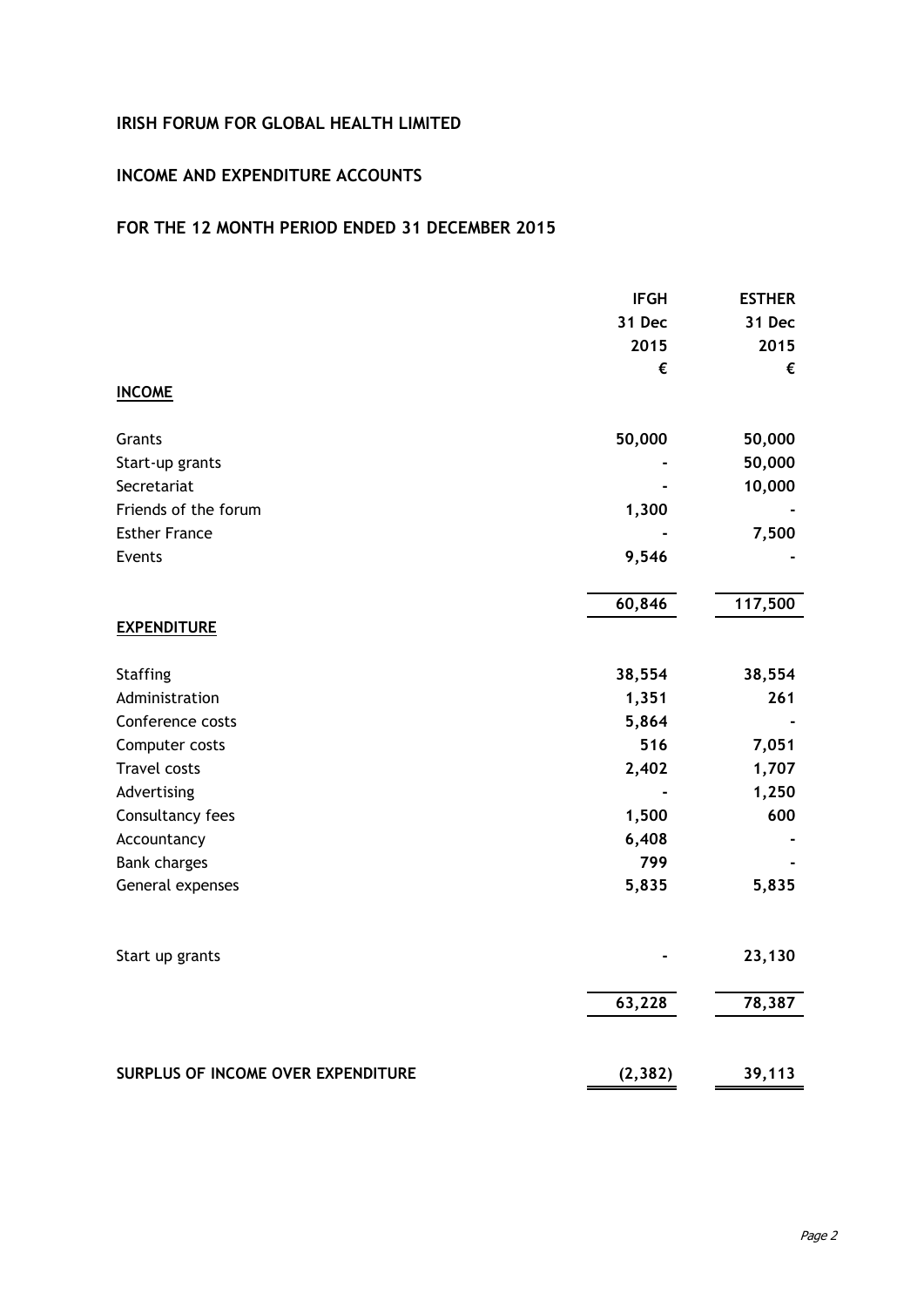## **BALANCE SHEET AS AT 31 DECEMBER 2015**

|                                                            | <b>IFGH</b><br>2015<br>€      | <b>ESTHER</b><br>2015<br>€ |
|------------------------------------------------------------|-------------------------------|----------------------------|
| <b>ASSETS EMPLOYED:</b>                                    |                               |                            |
| <b>FIXED ASSETS</b>                                        |                               |                            |
| Tangible fixed assets                                      | 1,468                         |                            |
| <b>CURRENT ASSETS</b>                                      |                               |                            |
| <b>Bank IFGH</b><br><b>Bank Esther</b><br>Bank ICS deposit | 70,259<br>2,000               | 104,604                    |
|                                                            | 72,259                        | 104,604                    |
| <b>CURRENT LIABILITIES</b>                                 |                               |                            |
| PAYE/PRSI<br><b>Accruals</b>                               | (2, 541)<br>(615)<br>(3, 156) |                            |
| <b>NET CURRENT ASSETS</b>                                  | 69,103                        | 104,604                    |
| <b>TOTAL NET ASSETS</b>                                    | 70,571                        | 104,604                    |
| <b>FINANCED BY:</b>                                        |                               |                            |
| <b>CAPITAL ACCOUNT</b>                                     | 70,571                        | 104,604                    |
|                                                            | 70,571                        | 104,604                    |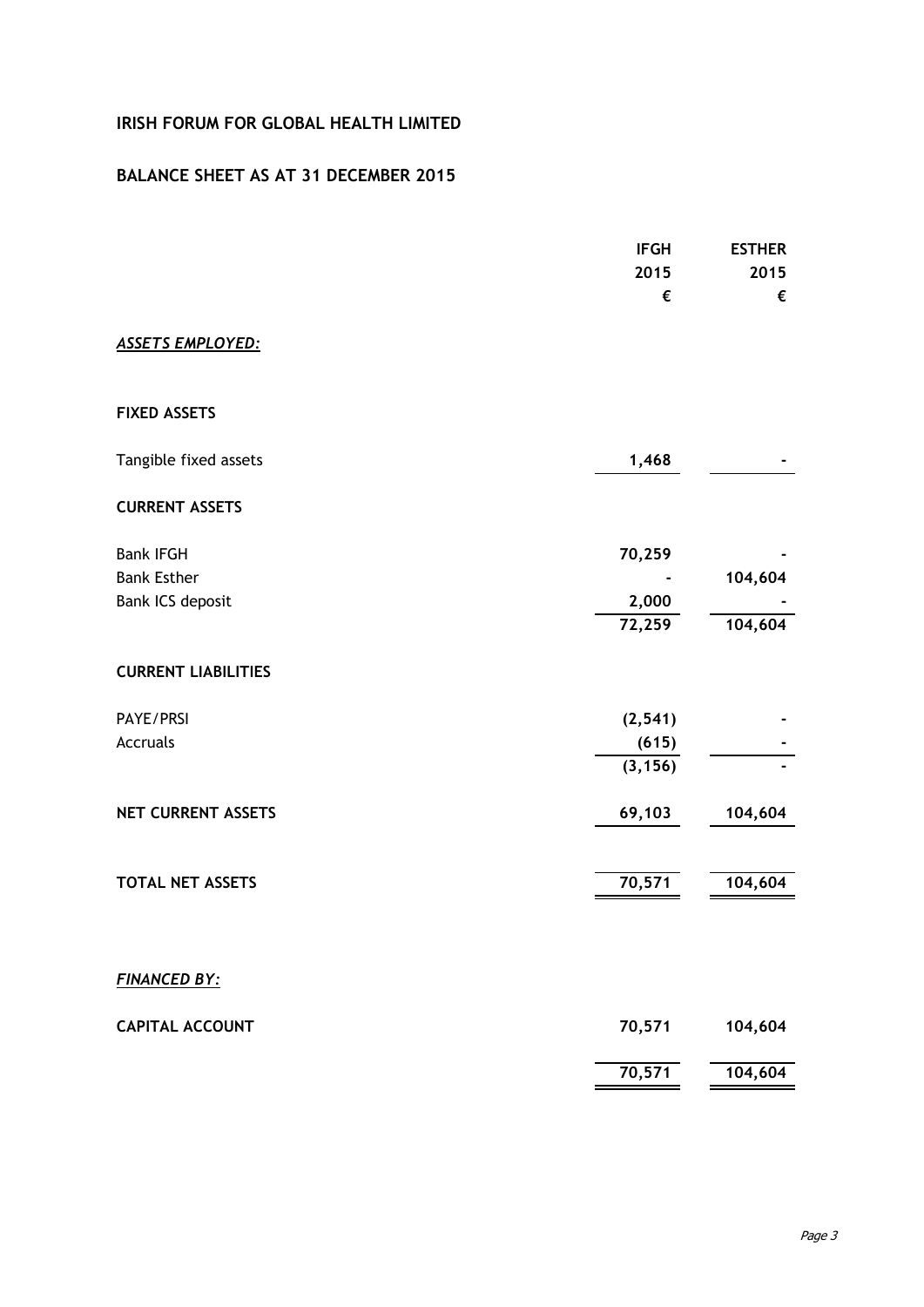#### **CASH MOVEMENT**

|                                           | <b>ESTHER</b> |                    |               | <b>ESTHER</b>      |              |  |
|-------------------------------------------|---------------|--------------------|---------------|--------------------|--------------|--|
|                                           |               | <b>IRELAND</b>     | <b>ESTHER</b> | <b>EUROPEAN</b>    |              |  |
|                                           | <b>IFGH</b>   | <b>SECRETARIAT</b> | <b>GRANTS</b> | <b>SECRETARIAT</b> | <b>TOTAL</b> |  |
|                                           | €             | €                  | €             | €                  | €            |  |
| <b>BALANCE AT 01/01/2015</b>              |               | 63,818.89          | 66,496.95     | 10,000.00          | 140,315.84   |  |
| <b>Cash Movements</b>                     |               |                    |               |                    |              |  |
| Jan-15                                    | (9,691.00)    | (3, 324.00)        |               | (682.18)           | (13,697.18)  |  |
| Feb-15                                    | (857.00)      | (857.00)           |               | (1, 250.00)        | (2,964.00)   |  |
| Mar-15                                    | (5,365.00)    | (4, 230.00)        |               | (4,820.00)         | (14, 415.00) |  |
| Apr-15                                    | (4,890.00)    | (3,010.00)         | (2,000.00)    |                    | (9,900.00)   |  |
| May-15                                    | (5,420.00)    | (4,993.00)         |               | 5,020.00           | (5, 393.00)  |  |
| Jun-15                                    | (4, 565.00)   | (3,438.00)         | (4,000.00)    |                    | (12,003.00)  |  |
| Jul-15                                    | (3,935.00)    | (3, 576.00)        |               | (10, 357.40)       | (17, 868.40) |  |
| Aug-15                                    | (2,433.00)    | (2, 273.00)        |               |                    | (4,706.00)   |  |
| Sep-15                                    | (3, 293.00)   | (2, 176.00)        |               | 7,058.00           | 1,589.00     |  |
| Oct-15                                    | (2,969.00)    | (2, 124.00)        | (11, 130.00)  |                    | (16, 223.00) |  |
| <b>Nov-15</b>                             | 44,746.00     | 42,471.00          | 50,000.00     | 13,662.00          | 150,879.00   |  |
| Dec-15                                    | (4, 293.36)   | (5,310.66)         | (6,000.00)    |                    | (15,604.02)  |  |
| SURPLUS INCOME OVER EXPENDITURE           |               | 68,013             | 93,367        | 18,630             | 180,010      |  |
| <b>BALANCE COMPRISED OF:</b>              |               |                    |               |                    |              |  |
| IFGH closing balance per bank statement   |               | 70,307.43          |               |                    |              |  |
| Esther closing balance per bank statement |               | 107,702.07         |               |                    |              |  |
| Bank of Ireland deposit account           |               | 2,000.00           |               |                    |              |  |
| Stale items to be w/o                     |               | (3, 146.00)        |               |                    |              |  |
| Cash and bank per accounts                |               | 176,863.50         |               |                    |              |  |